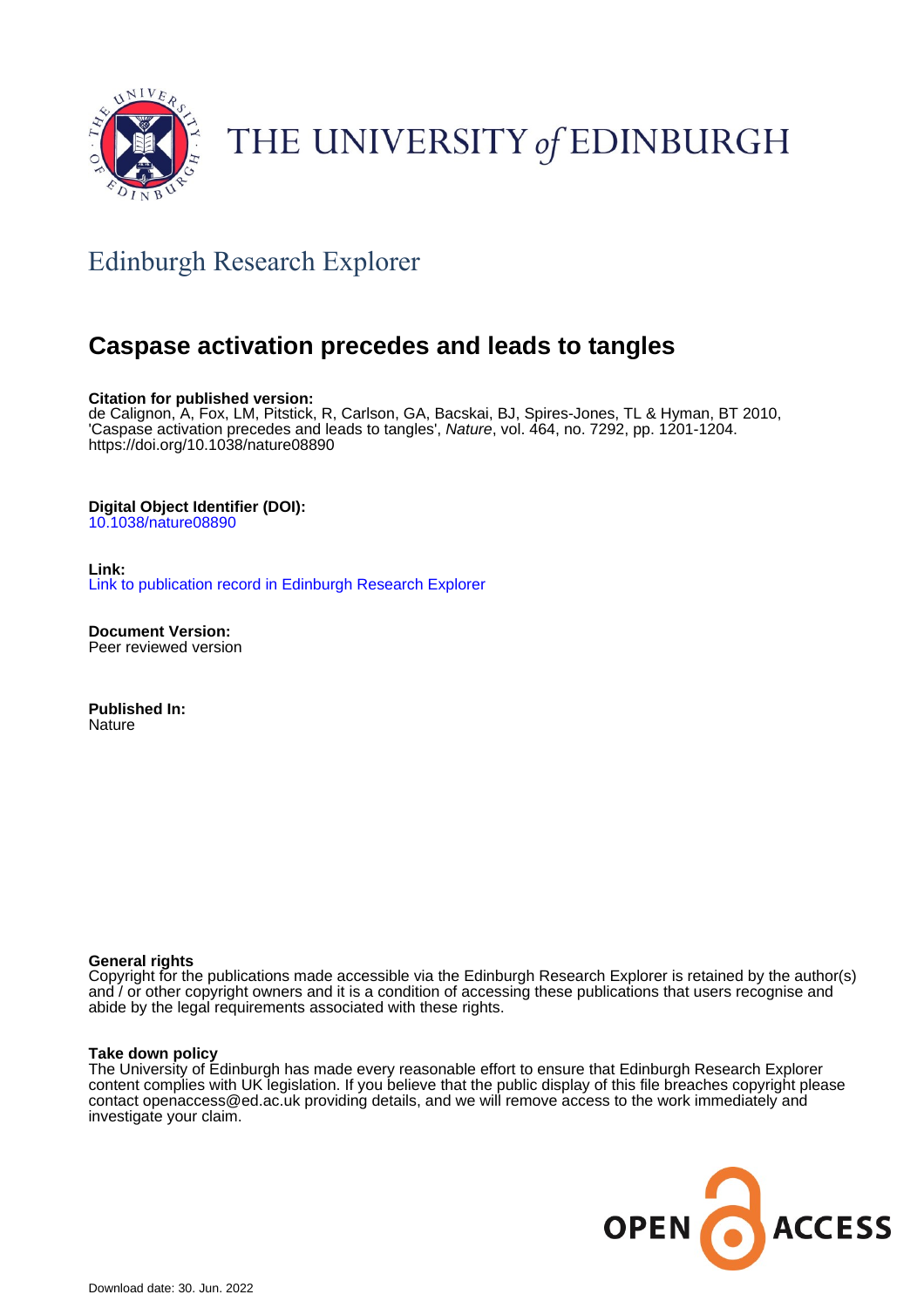

# NIH Public Access

**Author Manuscript**

*Nature*. Author manuscript; available in PMC 2011 May 10.

Published in final edited form as: Nature. 2010 April 22; 464(7292): 1201–1204. doi:10.1038/nature08890.

### **Caspase activation precedes and leads to tangles**

**Alix de Calignon**1,2, **Leora M. Fox**1, **Rose Pitstick**3, **George A. Carlson**3, **Brian J. Bacskai**1, **Tara L. Spires-Jones**1, and **Bradley T. Hyman**<sup>1</sup>

<sup>1</sup> MassGeneral Institute for Neurodegenerative Disease, Department of Neurology, Alzheimer's Disease Research Laboratory, Massachusetts General Hospital, Harvard Medical School, Charlestown 02129, Massachusetts, USA

2 Université Pierre and Marie Curie, Paris 75005, France

3 McLaughlin Research Institute, Great Falls 59401, Montana, USA

#### **Abstract**

Studies of post-mortem tissue have shown that the location of fibrillar tau deposits, called neurofibrillary tangles (NFT), matches closely with regions of massive neuronal death<sup>1,2</sup>, severe cytological abnormalities<sup>3</sup>, and markers of caspase activation and apoptosis<sup>4–6</sup>, leading to the idea that tangles cause neurodegeneration in Alzheimer's disease and tau-related frontotemporal dementia. However, using *in vivo* multiphoton imaging to observe tangles and activation of executioner caspases in living tau transgenic mice (Tg4510 strain), we find the opposite: caspase activation occurs first, and precedes tangle formation by hours to days. New tangles form within a day. After a new tangle forms, the neuron remains alive and caspase activity seems to be suppressed. Similarly, introduction of wild-type 4-repeat tau (Tau-4R) into wild-type animals triggered caspase activation, tau truncation and tau aggregation. Adeno-associated virus-mediated expression of a construct mimicking caspase-cleaved tau into wild-type mice led to the appearance of intracellular aggregates, tangle-related conformational- and phospho-epitopes, and the recruitment of full-length endogenous tau to the aggregates. On the basis of these data, we propose a new model in which caspase activation cleaves tau to initiate tangle formation, then truncated tau recruits normal tau to misfold and form tangles. Because tangle-bearing neurons are long-lived, we suggest that tangles are 'off pathway' to acute neuronal death. Soluble tau species, rather than fibrillar tau, may be the critical toxic moiety underlying neurodegeneration.

> To test the hypothesis that neurofibrillary tangles are a marker of cell injury or death, we used *in vivo* multiphoton imaging through a craniotomy, with topical application of thioflavin S to detect tangles and a fluorescent dye that binds to activated caspases, in Tg4510 tau transgenic mice that develop both tangles and substantial neuronal loss by 7 months of age<sup> $7-10$ </sup>. We expected relatively few cells to have active caspases at any moment, and indeed relatively few neurons (under 1% of all neurons) were observed to be caspasepositive at any imaging session. Even though tangles occupied only 15% of neurons in the

Correspondence and requests for materials should be addressed to B.T.H. (bhyman@partners.org).

Supplementary Information is linked to the online version of the paper at www.nature.com/nature.

**Author Information** Reprints and permissions information is available at www.nature.com/reprints.

The authors declare no competing financial interests.

**Author Contributions** A.d.C. and L.M.F. carried out the experiments described and helped design the experiments; A.d.C. wrote the manuscript. T.L.S.-J. developed the caspase reagents and contributed to experimental design and analysis and manuscript preparation. R.P. and G.A.C. provided the Tg4510 animals and contributed to characterization of this line. B.J.B. contributed to experimental design and development of multiphoton imaging protocols to allow multicolour, multiday imaging. B.T.H. assisted with conception and design of the experiments, assisted with data analysis, manuscript preparation, and provided funding for the study.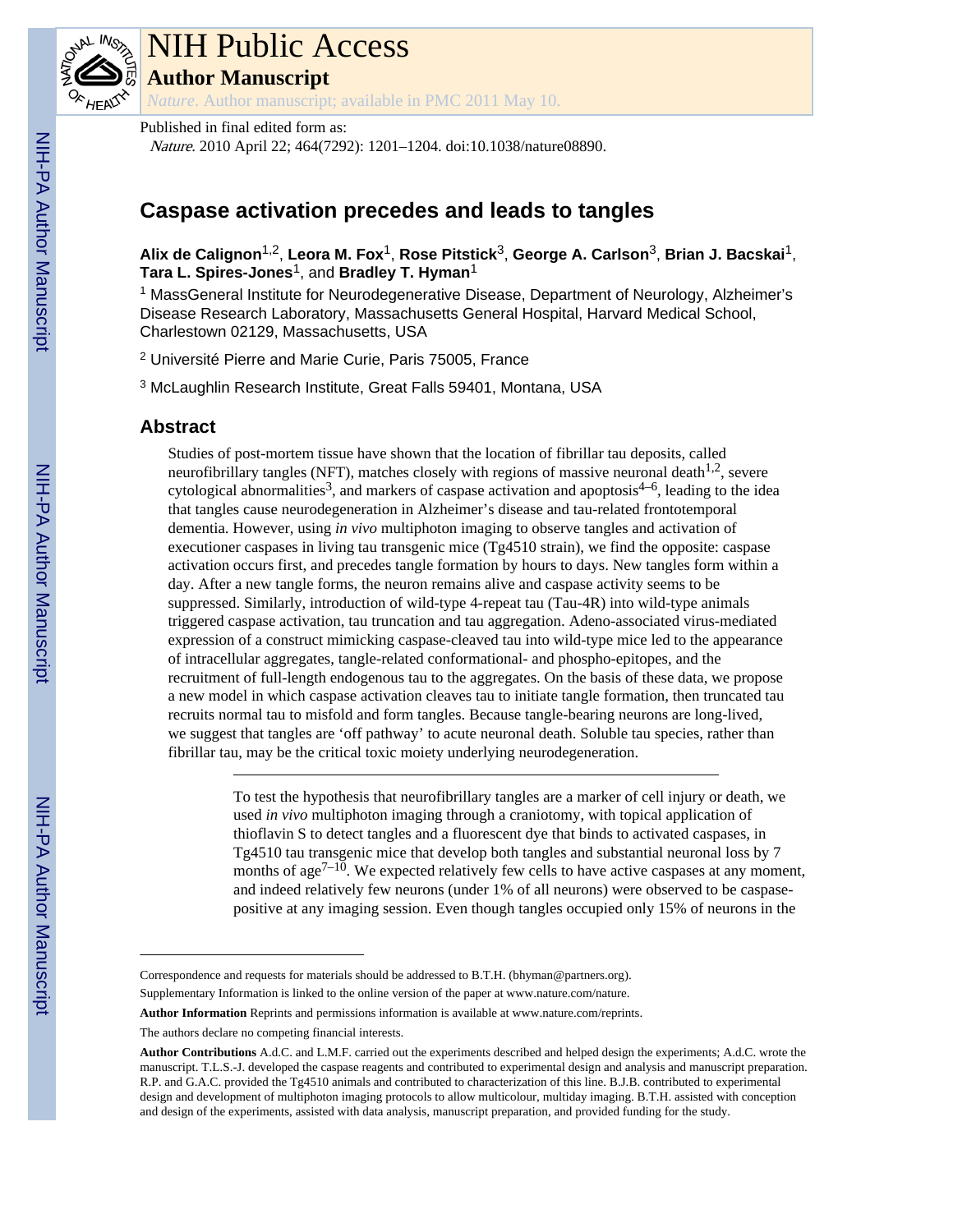superficial neocortical region imaged at this age (Supplementary Fig. 1a), caspase-positive neurons were overwhelmingly likely (87.6%) to be in a tangle-bearing neuron (Supplementary Fig. 1c), confirming a close relationship between tangles and apoptosisrelated markers. On the other hand, caspase activation is rare: only a few percent of tangles are caspase-positive and well over 90% of tangle-containing neurons did not contain observable caspase activation (Supplementary Fig. 1b). We were interested in the fate of neurons that contain tangles, and especially in the fate of both the caspase-positive, tanglepositive neurons and the extremely rare caspase-positive, tangle-negative neurons, reasoning that these might represent a subclass of neurons undergoing neurodegeneration.

We identified over 500 tangle-bearing neurons in four  $(7-9$  months old) Tg4510 mice, and carried out repeated imaging of these mice 2–5 days later, re-identifying the neurons in the initial imaging session by their location and proximity to fiduciary markers such as blood vessels. All of the tangle-bearing neurons followed were still present 2–5 days later. In the same animals, we identified 20 neurons that were caspase-positive and tangle-positive at the first imaging sessions. Caspase-positive neurons with tangles were also universally present 2–5 days later (Fig. 1) (although we were unable to continue to monitor caspase activation in these cells because the caspase dye fades quickly). Postmortem histological studies confirmed that, in the cortex, all tangles were present in neurons with an intact nucleus. Thus, the presence of a tangle, even a tangle in a neuron containing caspase activation, was not associated with acute toxicity.

We next focused on the infrequent neurons that were caspase-positive and tangle-negative (as defined by thioflavin S) during the initial imaging session. Because these neurons were quite rare, rather than imaging randomly selected fields we sought out caspase-positive, tangle-negative cells and noted their location. In three animals, in over 24 imaging sites we found 22 such neurons. Unexpectedly, repeat imaging 1 day later showed that a new tangle had formed in 20 (91%) of these 22 cells sometime in the 24 h period after the first imaging session (Fig. 2a–c). We repeated this experiment, extensively imaging four additional mice, who received topically, along with the other markers, a solution of Hoechst to estimate the number of neurons per volume. We found 19 caspase-positive, tangle-negative neurons, and the next day 16 of these neurons had a new tangle (85%). Taken together (Fig. 2d), in seven animals and 56 imaging sites, we observed 41 caspase-positive, tangle-negative neurons; 36 of these developed a tangle within 24 h (88%). We confirmed these observations with an alternative dye to image tangles, X-34 (refs 11, 12), a fluorescent derivative of Congo Red that can be administered systemically (Supplementary Fig. 2) and found similarly that caspase-positive, X-34-negative cells on day 1 develop tangles within a day. By contrast to the observation that 88% of caspase-positive tangle-negative cells develop a tangle in the next 24 h, only 1.7% of Hoechst-positive neurons that did not have caspase activation in the first imaging session were found to have a new tangle on re-imaging 1 day later. We interpret these few cells as ones in which we missed the caspase activation period, indicating that it may last less than 24 h. This finding strongly indicates that new tangles form in less than a day, and that caspase activation precedes tangle formation.

Because essentially all tangles are 'born' in a caspase-positive neuron, but (at any moment) >90% of tangle-containing neurons are not caspase-positive, we suggest that tangle-bearing cells survive the initial caspase attack and become caspase-negative. We attempted to image caspase activation repeatedly over time, but could not successfully remove the imaging coverslip to re-apply the caspase indicator reagent on subsequent imaging sessions. Unlike thioflavin S, which has a long half-life in the neuropil and remains available for imaging 24 h after application, the caspase indicator is not present at later imaging sessions.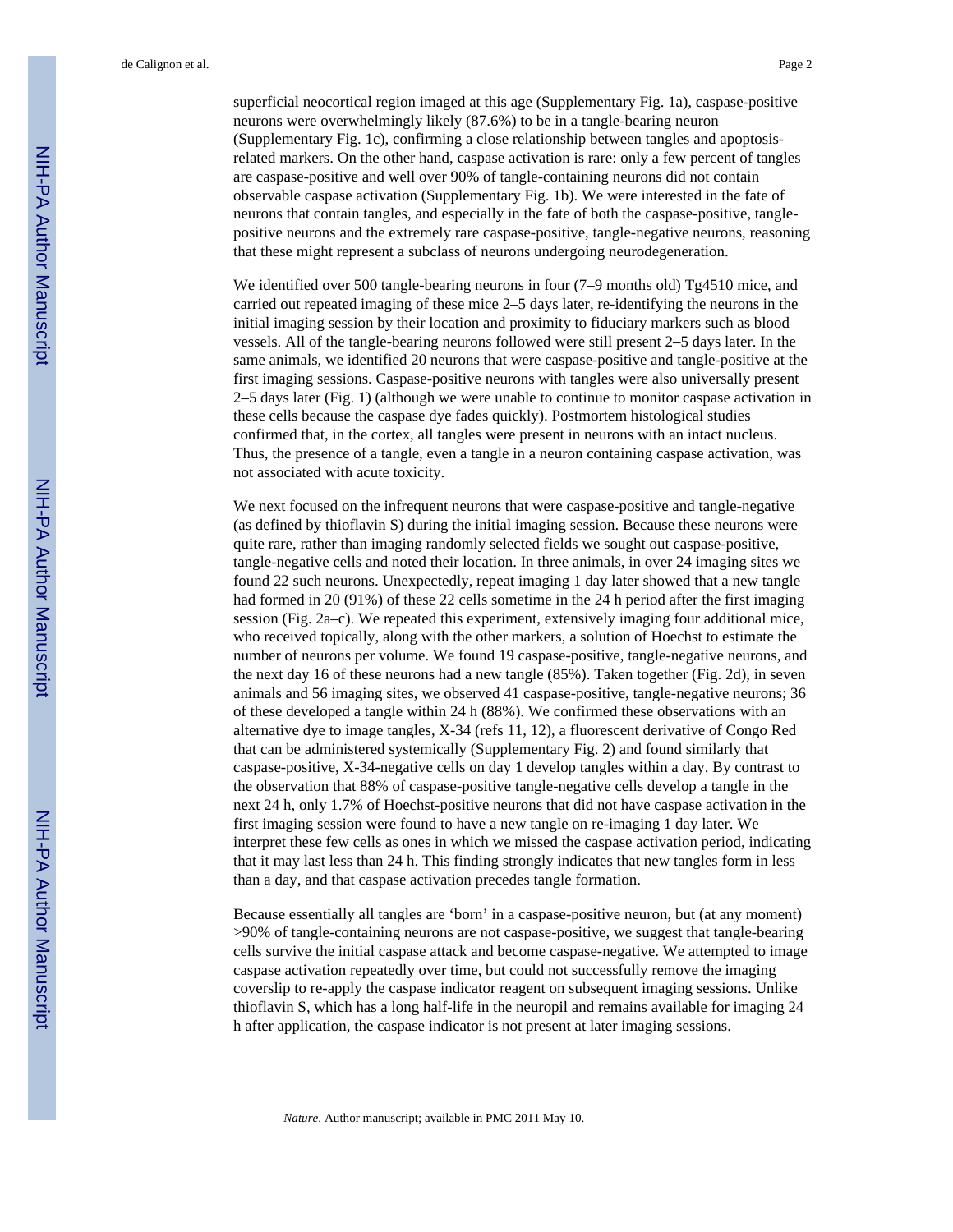de Calignon et al. Page 3

We never observed a caspase-positive neuron in 48 imaging sites of six wild type mice or two APP (Amyloid Precursor Protein)**-** overexpressing mice. We therefore considered the possibility that the soluble P301L tau expression in Tg4510 mice led to caspase activation independently of the presence of a tangle. To test this hypothesis we examined caspase activation in tangle-bearing neurons, in the presence or absence of soluble tau expression. The Tg4510 mice are designed with a regulatable promoter, in which transgene expression can be suppressed with doxycycline. We treated 7–8-month-old animals with doxycycline and examined the presence of tangles and activation of caspases at baseline  $(n = 6 \text{ transgenic})$ and  $n = 2$  wild type animals), or after a brief (2 weeks,  $n = 2$  transgenic and  $n = 2$  wild type animals) or long (6 weeks,  $n = 4$  transgenic and  $n = 2$  wild type animals) doxycycline treatment, by analysing random sites throughout the imaging volume.

Transgene suppression reduced the incidence of caspase activation in tangle-bearing cells in a time dependent fashion from 5–6% at baseline to 0.3% after 6 weeks, a reduction of nearly 20 fold (Supplementary Fig. 3). As observed previously<sup>7</sup>, innumerable tangles remain after 6 weeks of transgene suppression, indicating that they are stable and long-lived aggregates. No caspase-positive, tangle-negative cells were observed after transgene suppression. These data indicate that soluble tau molecules, rather than tangles, are upstream of caspase activation.

Caspases cleave tau preferentially at aspartate 421 (D421), creating a truncated molecule that can be recognized by neoepitope-specific antibodies<sup>13,14</sup>. Caspase-cleaved tau colocalizes with tangles and correlates with the progression in Alzheimer's disease<sup>15,16</sup> and in animal models of tauopathy<sup>14,17</sup>. Both caspase 3 and caspase 6 have been implicated in this cleavage5,18,19. We repeated our *in vivo* imaging using caspase probes selective for caspase 6, caspase 3/7, and a pan-caspase indicator. Both caspase 6 and caspase 3/7 probes, as well as the pan caspase probe, co-localized with tangles *in vivo*. Immediately after *in vivo* imaging with the robust *in vivo* pan-caspase indicator, we sacrificed the animals and examined the brains using an antibody directed against the tau-D421 neoepitope. The bright fluorescent pan-caspase indicator always correlated with the presence of immunohistochemically defined tau truncated at D421 (Fig. 3a–c). Thus, the caspase activation we observe *in vivo* is associated with generation of a truncated form of tau.

Intracerebral injections of adeno-associated virus (AAV)-vector encoding for wild-type tau-4R were performed in two wild-type mice (13 months old) and analysed 6 months later. We chose to use wild-type tau rather than the P301L mutant tau overexpressed in the Tg4510 mice because wild-type tau represents the situation in sporadic Alzheimer disease, and most frontotemporal dementia. By *in vivo* imaging, 8 to 10 caspase-positive cells per brain were detected around the injection sites (Supplementary Fig. 4), consistent with a recent study describing caspase 3 activation after a comparable tau-4R virus infection<sup>20</sup>. On post-mortem tissue, the active caspase **-**positive cells correlated with the presence of caspase-cleaved tau (Fig. 3d–f). Truncated tau was occasionally associated with Alz50 reactive neurons (Supplementary Fig. 5a–c). Caspase-truncated tau was similarly detected in 14-month-old hTau mice<sup>21</sup> that carry the non-mutated human tau gene (Fig. 3h, i). Taken together, these data confirm in three separate models (Tg4510 mice, wild-type mice overexpressing tau-4R, and hTau mice) the hypothesis that soluble tau molecules trigger caspase activation that leads to tau truncation at D421.

Tau truncated products are prone to aggregation, and have been previously shown to augment nucleation efficiency directly and accelerate fibrillization of tau *in vitro*<sup>22–24</sup>. We propose that this cleavage-induced acceleration of nucleation and aggregation also can occur *in vivo*, leading to tangle formation in Tg4510 mice. We injected a virus encoding a construct of wild-type tau truncated at position 421 into wild-type mice to test the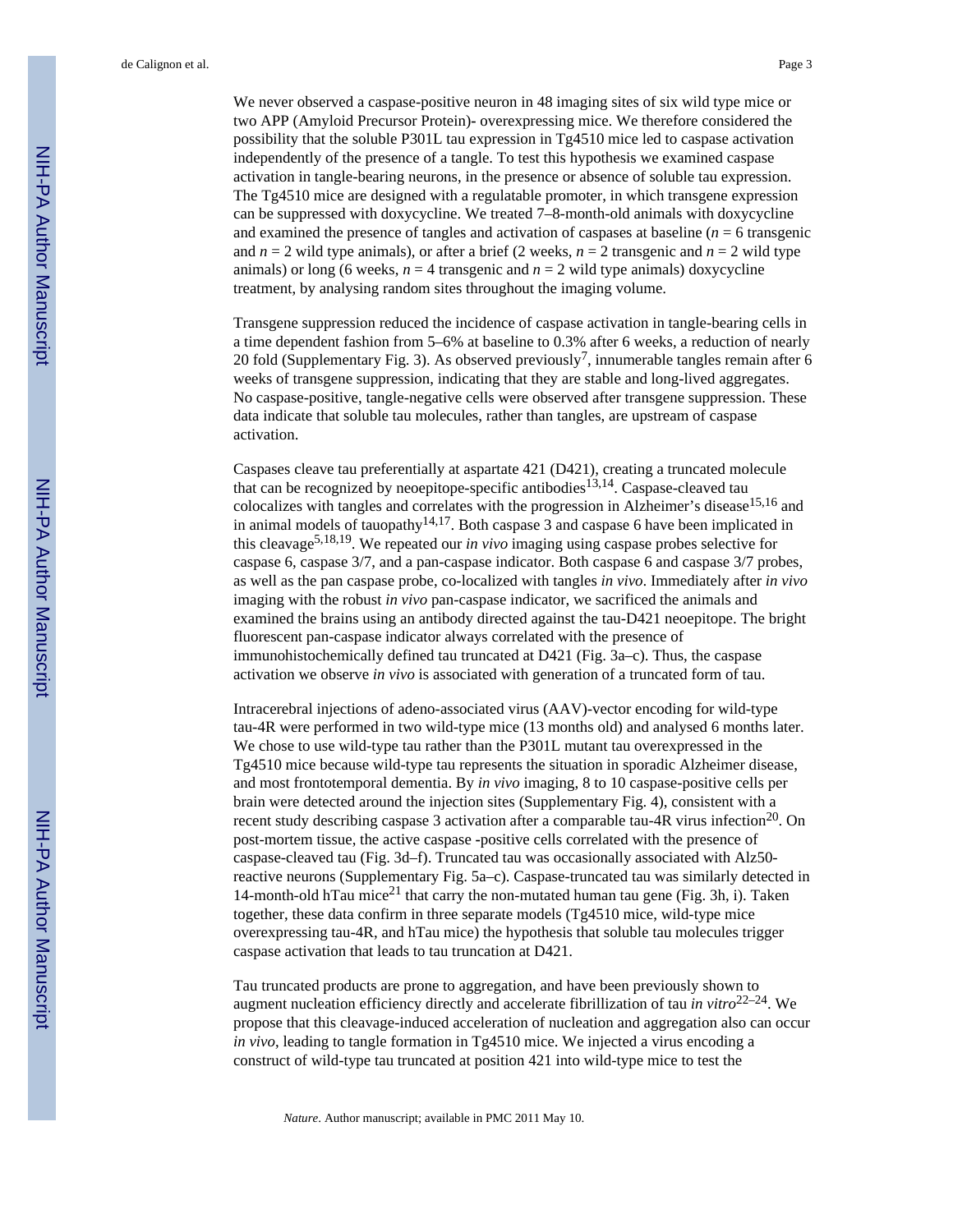hypothesis that this form of truncated tau would seed aggregation *in vivo*. We found that about 35% of neurons expressing truncated tau developed accumulations of Alz50-positive immunoreactivity, representing conformational changes in tau in the cell body (Supplementary Fig. 5d–f). PHF1 and AT8-positive phosphorylation changes were also detected, indicating that the presence of truncated tau was sufficient to induce Alzheimerlike conformational and phosphorylation changes. Endogenous tau, immunolocalized with a carboxy-terminal antibody, was found to mislocalize to the cell body and colocalize with truncated tau in Alz50-positive structures (Fig. 4). These data are reminiscent of the results observed by transgenic expression of a truncated tau fragment centred on the repeat domains, that developed aggregates containing endogenous mouse  $tau^{25}$ . This is consistent with the idea that cleavage of tau (by caspase or non-caspase proteolysis<sup>26,27</sup>) precedes, and is sufficient to cause, misfolding of tau into a conformation that can nucleate and recruit additional tau molecules to the neuronal cell body.

Taken together, these data indicate that, rather than being the cause of neurodegenerative cascades, tau fibrillar deposits are the consequence of a cellular degenerative process marked by caspase activation (Supplementary Fig. 6). Tangles form quickly, in a time frame of hours—but persist apparently indefinitely. Tangles seem to always start in neurons that contain active caspases, but at a later time, the vast majority of tangle-positive neurons are not caspase-positive. Thus, direct visualization of caspase activation and tangle formation show three results unanticipated from cross-sectional histopathological studies: (1) caspase activation precedes and leads to tangle formation over less than 24 h, (2) neurons can have activated caspases but not die acutely, and (3) on the basis of our *in vivo* imaging and the results of the long term transgene suppression, tangles are long-lived species. Tanglebearing neurons may represent survivors of an attack of enzymes usually associated with acute apoptotic death and, therefore, represent a marker, rather than a direct cause, of neurodegenerative processes. How neurons survive caspase activation, and whether tangles are a protective factor, a simple bystander, or are associated with slow or delayed toxic effects will be important questions to address as therapeutics aimed at tangle formation enter clinical trials.

#### **METHODS SUMMARY**

#### **Animals**

We used 7–9-months-old transgenic Tg4510 mice overexpressing human four-repeat tau gene containing the frontotemporal dementia-associated P301L mutation that can be suppressed with doxycycline<sup>7</sup>. By 7 months of age, Tg4510 mice have developed a large number of tangles in the cortex.

#### **Surgery and imaging**

Tg4510 mice and littermate controls were anaesthetized with isoflurane, a craniotomy was performed, and thioflavin S and caspase indicators (FLICA – fluorescent inhibitor of caspase reagent, Invitrogen) applied topically before sealing the craniotomy with a coverslip. *In vivo* multiphoton microscopy was used to image living neurons, existing tangles, activated caspases and formation of new tangles $9,10$ .

#### **Viral injection**

Intracranial injection of an adeno-associated virus (AAV2) encoding human tau-4R was performed on two non-transgenic animals at 13 months of age, and left for 6 months. Similarly, an AAV2 encoding human tau truncated at aspartate 421 was performed on three non-transgenic animals at 13 months of age, and left for 10 weeks. Post-mortem studies were carried out by immunohistochemistry on fixed frozen sections.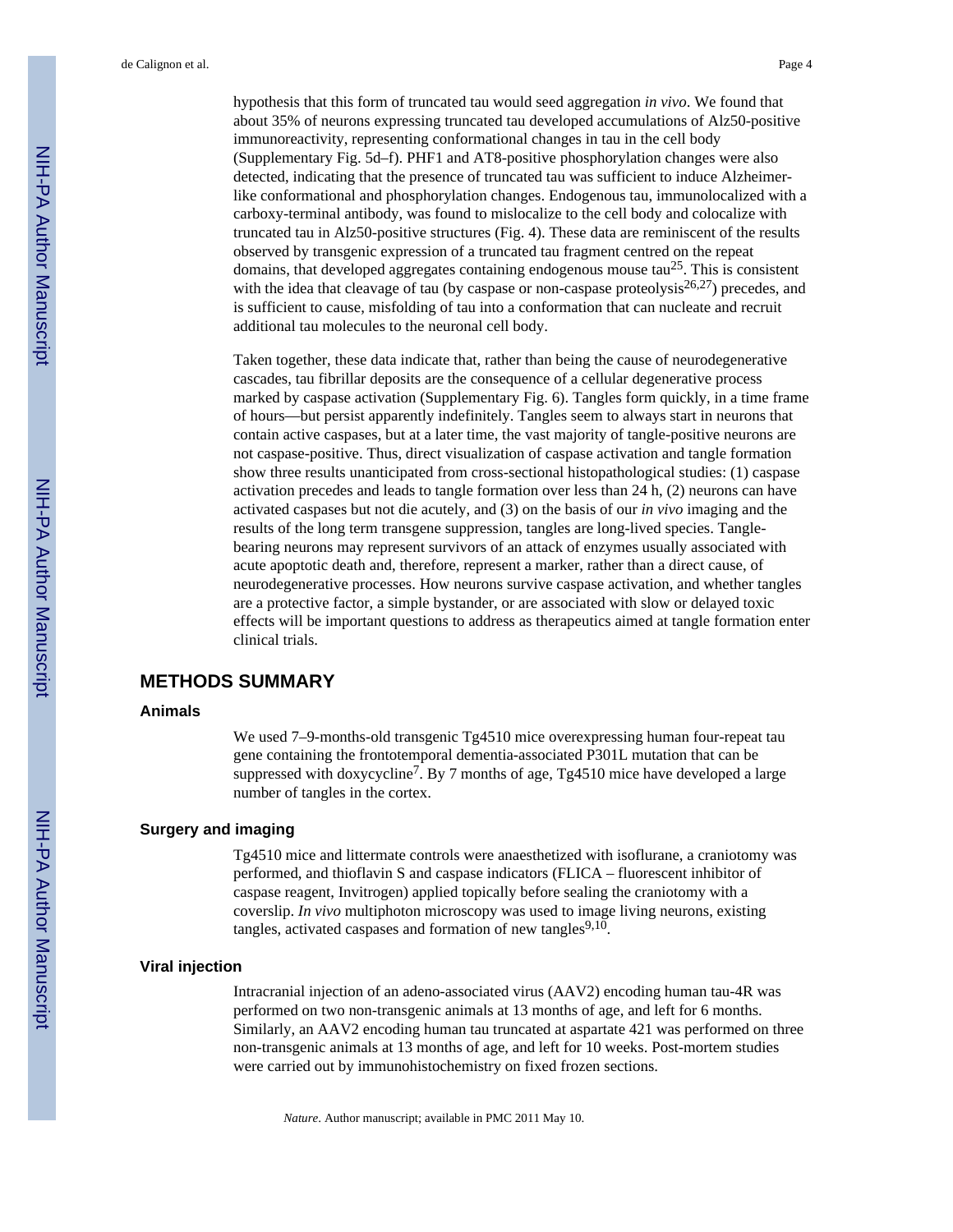All animal experiments were carried out under national (United States National Institutes of Health) and institutional guidelines (Massachusetts General Hospital subcommittee for research animal care).

#### **METHODS**

#### **Animals**

To express tau in rTg4510 mice<sup>7</sup>, the human *tau* gene (also known as *MAPT*) with the P301L mutation, placed downstream of a tetracycline-operon responsive element is coexpressed with an activator transgene consisting of the *tet*-off open reading frame<sup>28</sup>, which is downstream of  $Ca^{2+}$ -calmodulin kinase II promoter elements, resulting in P301L expression restricted to forebrain structures<sup>29</sup>. Tg4510 littermate mice, lacking the activator transgene, served as controls.

#### **Surgery**

Cranial window surgery was done under isoflurane anaesthesia (0.5–2%, Baxter) in balanced oxygen. A 6 mm diameter-wide craniotomy was performed on the top of the skull and dura was resected from the exposed cortical surface. A solution containing fluorescent markers (described for individual experiments later) was applied for 20 min. A glass window was then sealed on top of the craniotomy, as described previously<sup>30</sup>.

The animal's temperature was monitored through a flexible rectal temperature-sensing probe with Homeothermic Blanket Control Unit (Harvard Apparatus). The animal's temperature is continuously displayed on a front panel LCD display. Temperature was maintained as close as possible to 37 °C with heating stereotaxic frame and blanket.

#### **Imaging NFT -positive and NFT-negative neurons**

A sterile PBS solution containing thioflavin S (0.025%, Sigma) and Hoechst 33342 (1 mM, Invitrogen) was applied on the surface of the brain. On the day following surgery, images from randomly selected fields throughout the window area were taken at 800 nm excitation to detect thioflavin S aggregates. Images of the same sites were taken at 750 nm excitation to detect Hoechst-positive nuclei. As an alternative to thioflavin S, 300μl of a PBS solution containing X-34 (0.03%, gift from W. E. Klunk) was injected in the tail vein, 2 h before imaging. X-34 aggregates were detected at 800 nm.

#### **Imaging caspase activation in NFT-positive neurons**

A sterile PBS solution containing thioflavin S (0.025%, Sigma) and a red fluorescent indicator of caspase activation (FLICA indicators, 5× concentration, pan-caspase, caspase 6 or caspase 3/7 indicator, Invitrogen) was applied on the surface of the brain. The exposed brain area was randomly imaged on the day of the surgery at 800 nm excitation where both fluorophores were detected.

#### **Imaging formation of new tangles**

The same solution described above with thioflavin S and red fluorescent caspase indicator was applied, a removable window was temporarily sealed for the first imaging session where caspase-positive and NFT-negative neurons were recorded throughout the entire imaging volume. After the imaging session, the coverslip was removed, a second dose of thioflavin S (0.025%) was applied to the brain, and a new coverslip was permanently sealed. Observations of the same neurons on the following day were possible using *xy* coordinates recorded for each high resolution (5×) image of cells of interest; lower resolution (1×) images of the surface of the brain were captured and used as reference to identify the same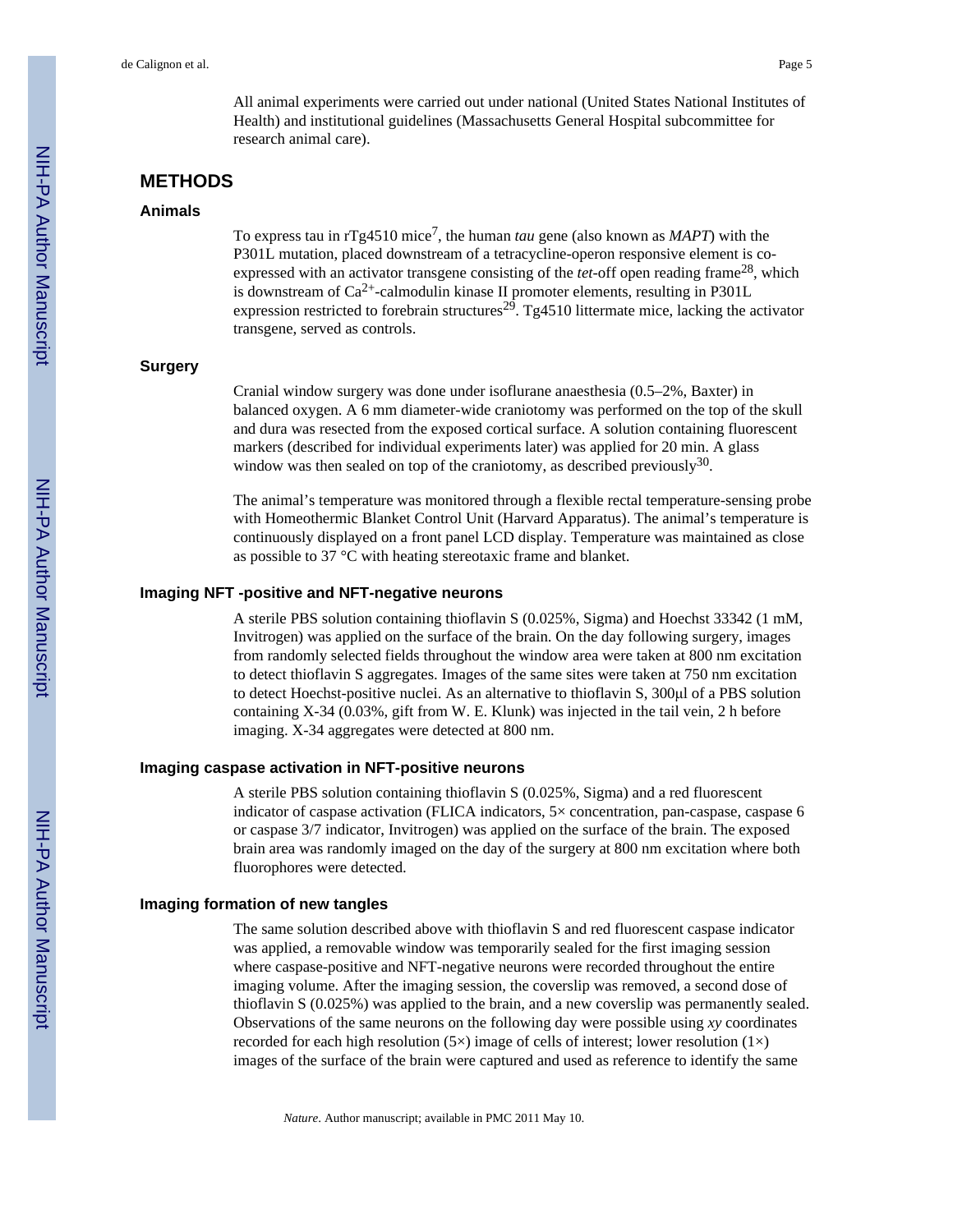site based on blood vessels map;  $2\times$  images of the same focal plans provided an overview of the area with neighbouring cells.

#### **Transgene suppression**

Doxycycline administration in the chow (Harlan Tekland) was used to suppress the tau transgene for 2–6 weeks. Control mice were also treated with doxycycline.

#### **Multiphoton imaging**

*In vivo* imaging was performed using a Bio-Rad 1024ES multiphoton microscope (Bio-Rad Laboratories) (Ti:Sapphire laser: Maitai, Spectra-Physics) as described previously. For quantification of cell death markers, images were taken from randomly selected fields throughout the imaging volume. *z*-stacks of images were collected in 0.5–2μm steps with resolutions ranging from  $0.1 \mu m$  per pixel to  $0.4 \mu m$  per pixel. Images presented are twodimensional projections of *z*-stacks.

#### **Image post-processing**

Images were taken as *z*-stacks. All images were processed with ImageJ, and presented as *z*projections. Intensity, contrast and colour balances were used to pseudo-colour the images and enhance quality for some images.

#### **Viral injection**

Two non-transgenic animals were injected at 13 months of age with an AAV2 encoding human wild-type tau-4R, and three non-transgenic animals were injected at 13 months of age with an AAV2 encoding human tau truncated at aspartate 421, mimicking caspase cleavage at this site. Vectors were constructed in-house and packaged by the Harvard Gene Therapy Initiative.

#### **Post-mortem studies**

After completion of the last imaging experiment, or 10 weeks after tau-D421 virus infection (at 15 months old), or 6 months after tau-4R virus infection (18 months old), animals were euthanized with  $CO<sub>2</sub>$ , brains dissected into 4% PFA (paraformaldehyde) + 15% glycerol, and post-fixed for 48 h. Sections (40μm) were cut on a freezing microtome (Leica Microsystems) and standard immunofluorescence techniques were used to label tau-D421 (cleaved at Asp421; mouse monoclonal antibody TauC3, Invitrogen), C-terminal tau (beyond the 421 truncation site; rabbit polyclonal antibody Ab-3, Thermo Scientific), the conformation-specific Alz50 epitope (mouse monoclonal IgM antibody Alz50, courtesy P. Davies), the hyperphosphorylated tau-specific AT8 epitope (mouse monoclonal antibody human PHF-tau, clone AT8, Thermo Scientific) and PHF1 epitope (mouse monoclonal antibody, courtesy P. Davies).

To determine the level of overexpression associated with pathological changes in AAV injected animals, sections from one AAV-injected animal were co-stained with pan-tau antibody Tg-5 (which labels both human and mouse tau; mouse monoclonal antibody, courtesy Peter Davies) and Alz50. Image stacks were acquired on a Zeiss LSM 510 META confocal system with collection parameters identical for all images. The intensity of Tg-5 immunostaining was measured in *z*-projections in ImageJ (NIH) for cells with Alz-50 staining  $(n = 19)$  and cells far from the injection site that had no tau-D421 expression  $(n = 19)$ 20). The mean intensity of Alz50 positive neurons divided by the mean intensity of noninfected neurons was calculated to estimate the fold overexpression of truncated tau in neurons with pathological changes; this analysis indicates that virally mediated transduction led to a 2.7-fold overexpression of tau in Alz50-positive neurons.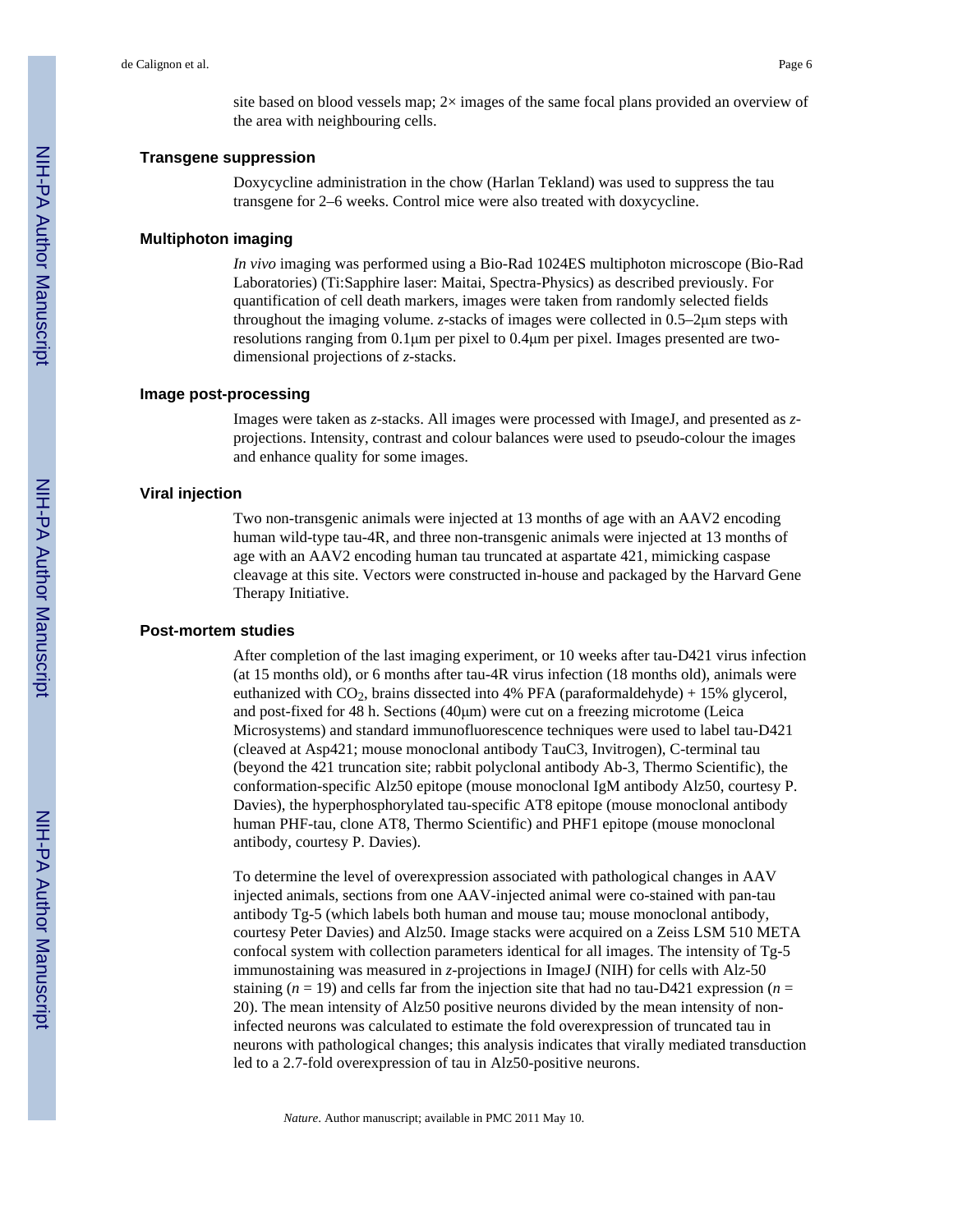Images for figures were collected on a Zeiss LSM 510 META confocal/2-photon system mounted on an inverted Zeiss Axiovert 200 microscope (Zeiss) for fluorescent staining (Fig. 4; Supplementary Fig. 5d–f), and on an upright Olympus BX51 microscope (Olympus America) for fluorescent staining (Fig. 3; Supplementary Fig. 5a–c).

#### **Supplementary Material**

Refer to Web version on PubMed Central for supplementary material.

#### **Acknowledgments**

This work was supported by AG08487, AG 026249, K99 AG033670-01A1, Alzheimer's disease Drug Discovery Foundation, Harvard Medical School Shore Award. We thank W. E. Klunk for his generous gift of compound X-34. A.d.C. is a student in the B2M programme (Université Pierre and Marie Curie, Paris, France) and the results in this manuscript will be presented in her thesis.

#### **References**

- 1. Ramsden M, et al. Age-dependent neurofibrillary tangle formation, neuron loss, and memory impairment in a mouse model of human tauopathy (P301L). J Neurosci. 2005; 25:10637–10647. [PubMed: 16291936]
- 2. Gómez-Isla T, et al. Neuronal loss correlates with but exceeds neurofibrillary tangles in Alzheimer's disease. Ann Neurol. 1997; 41:17–24. [PubMed: 9005861]
- 3. Augustinack JC, Schneider A, Mandelkow EM, Hyman BT. Specific tau phosphorylation sites correlate with severity of neuronal cytopathology in Alzheimer's disease. Acta Neuropathol. 2002; 103:26–35. [PubMed: 11837744]
- 4. Ramalho RM, et al. Apoptosis in transgenic mice expressing the P301L mutated form of human tau. Mol Med. 2008; 14:309–317. [PubMed: 18368144]
- 5. Guo H, et al. Active caspase-6 and caspase-6-cleaved tau in neuropil threads, neuritic plaques, and neurofibrillary tangles of Alzheimer's disease. Am J Pathol. 2004; 165:523–531. [PubMed: 15277226]
- 6. Rohn TT, et al. Correlation between caspase activation and neurofibrillary tangle formation in Alzheimer's disease. Am J Pathol. 2001; 158:189–198. [PubMed: 11141492]
- 7. Santacruz K, et al. Tau suppression in a neurodegenerative mouse model improves memory function. Science. 2005; 309:476–481. [PubMed: 16020737]
- 8. Spires TL, et al. Region-specific dissociation of neuronal loss and neurofibrillary pathology in a mouse model of tauopathy. Am J Pathol. 2006; 168:1598–1607. [PubMed: 16651626]
- 9. Spires-Jones TL, et al. *In vivo* imaging reveals dissociation between caspase activation and acute neuronal death in tangle-bearing neurons. J Neurosci. 2008; 28:862–867. [PubMed: 18216194]
- 10. de Calignon A, Spires-Jones TL, Pitstick R, Carlson GA, Hyman BT. Tangle-bearing neurons survive despite disruption of membrane integrity in a mouse model of tauopathy. J Neuropathol Exp Neurol. 2009; 68:757–761. [PubMed: 19535996]
- 11. Styren SD, Hamilton RL, Styren GC, Klunk WE. X-34, a fluorescent derivative of Congo red: a novel histochemical stain for Alzheimer's disease pathology. J Histochem Cytochem. 2000; 48:1223–1232. [PubMed: 10950879]
- 12. Velasco A, et al. Detection of filamentous tau inclusions by the fluorescent Congo red derivative FSB [(*trans*, *trans*)-1-fluoro-2,5-bis(3-hydroxycarbonyl-4-hydroxy)styrylbenzene]. FEBS Lett. 2008; 582:901–906. [PubMed: 18291106]
- 13. Rissman RA, et al. Caspase-cleavage of tau is an early event in Alzheimer disease tangle pathology. J Clin Invest. 2004; 114:121–130. [PubMed: 15232619]
- 14. Zhang Q, Zhang X, Sun A. Truncated tau at D421 is associated with neurodegeneration and tangle formation in the brain of Alzheimer transgenic models. Acta Neuropathol. 2009; 117:687–697. [PubMed: 19190923]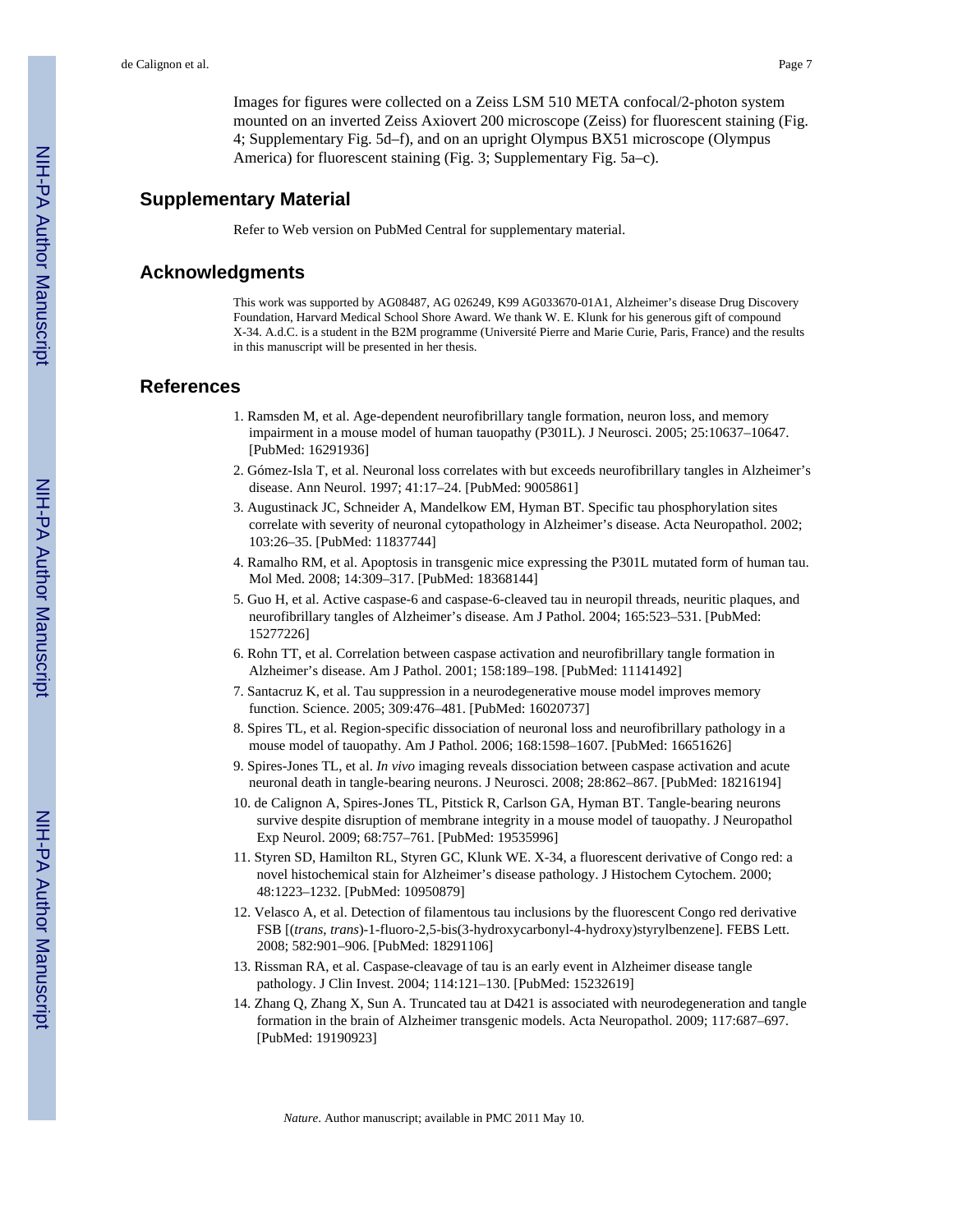- 15. Basurto-Islas G, et al. Accumulation of aspartic acid421- and glutamic acid391-cleaved tau in neurofibrillary tangles correlates with progression in Alzheimer disease. J Neuropathol Exp Neurol. 2008; 67:470–483. [PubMed: 18431250]
- 16. Guillozet-Bongaarts AL, et al. Tau truncation during neurofibrillary tangle evolution in Alzheimer's disease. Neurobiol Aging. 2005; 26:1015–1022. [PubMed: 15748781]
- 17. Delobel P, et al. Analysis of tau phosphorylation and truncation in a mouse model of human tauopathy. Am J Pathol. 2008; 172:123–131. [PubMed: 18079436]
- 18. Horowitz PM, et al. Early N-terminal changes and caspase-6 cleavage of tau in Alzheimer's disease. J Neurosci. 2004; 24:7895–7902. [PubMed: 15356202]
- 19. Guillozet-Bongaarts AL, et al. Pseudophosphorylation of tau at serine 422 inhibits caspase cleavage: *in vitro* evidence and implications for tangle formation *in vivo*. J Neurochem. 2006; 97:1005–1014. [PubMed: 16606369]
- 20. Jaworski T, et al. AAV-tau mediates pyramidal neurodegeneration by cell-cycle re-entry without neurofibrillary tangle formation in wild-type mice. PLoS One. 2009; 4:e7280. [PubMed: 19794916]
- 21. Andorfer C, et al. Hyperphosphorylation and aggregation of tau in mice expressing normal human tau isoforms. J Neurochem. 2003; 86:582–590. [PubMed: 12859672]
- 22. Gamblin TC, et al. Caspase cleavage of tau: linking amyloid and neurofibrillary tangles in Alzheimer's disease. Proc Natl Acad Sci USA. 2003; 100:10032–10037. [PubMed: 12888622]
- 23. Yin H, Kuret J. C-terminal truncation modulates both nucleation and extension phases of tau fibrillization. FEBS Lett. 2006; 580:211–215. [PubMed: 16364303]
- 24. Ding H, Matthews TA, Johnson GV. Site-specific phosphorylation and caspase cleavage differentially impact tau-microtubule interactions and tau aggregation. J Biol Chem. 2006; 281:19107–19114. [PubMed: 16687396]
- 25. Mocanu MM, et al. The potential for β-structure in the repeat domain of tau protein determines aggregation, synaptic decay, neuronal loss, and coassembly with endogenous Tau in inducible mouse models of tauopathy. J Neurosci. 2008; 28:737–748. [PubMed: 18199773]
- 26. Wang Y, et al. Tau fragmentation, aggregation and clearance: the dual role of lysosomal processing. Hum Mol Genet. 2009; 18:4153–4170. [PubMed: 19654187]
- 27. Park SY, Tournell C, Sinjoanu RC, Ferreira A. Caspase-3- and calpain-mediated tau cleavage are differentially prevented by estrogen and testosterone in beta-amyloid-treated hippocampal neurons. Neuroscience. 2007; 144:119–127. [PubMed: 17055174]
- 28. Gossen M, Bujard H. Tight control of gene expression in mammalian cells by tetracyclineresponsive promoters. Proc Natl Acad Sci USA. 1992; 89:5547–5551. [PubMed: 1319065]
- 29. Mayford M, et al. Control of memory formation through regulated expression of a CaMKII transgene. Science. 1996; 274:1678–1683. [PubMed: 8939850]
- 30. Skoch, J.; Hickey, GA.; Kajdasz, ST.; Hyman, BT.; Bacskai, BJ. Amyloid proteins: methods and protocols. Sigurdsson, EM., editor. Humana Press; 2004. p. 349-364.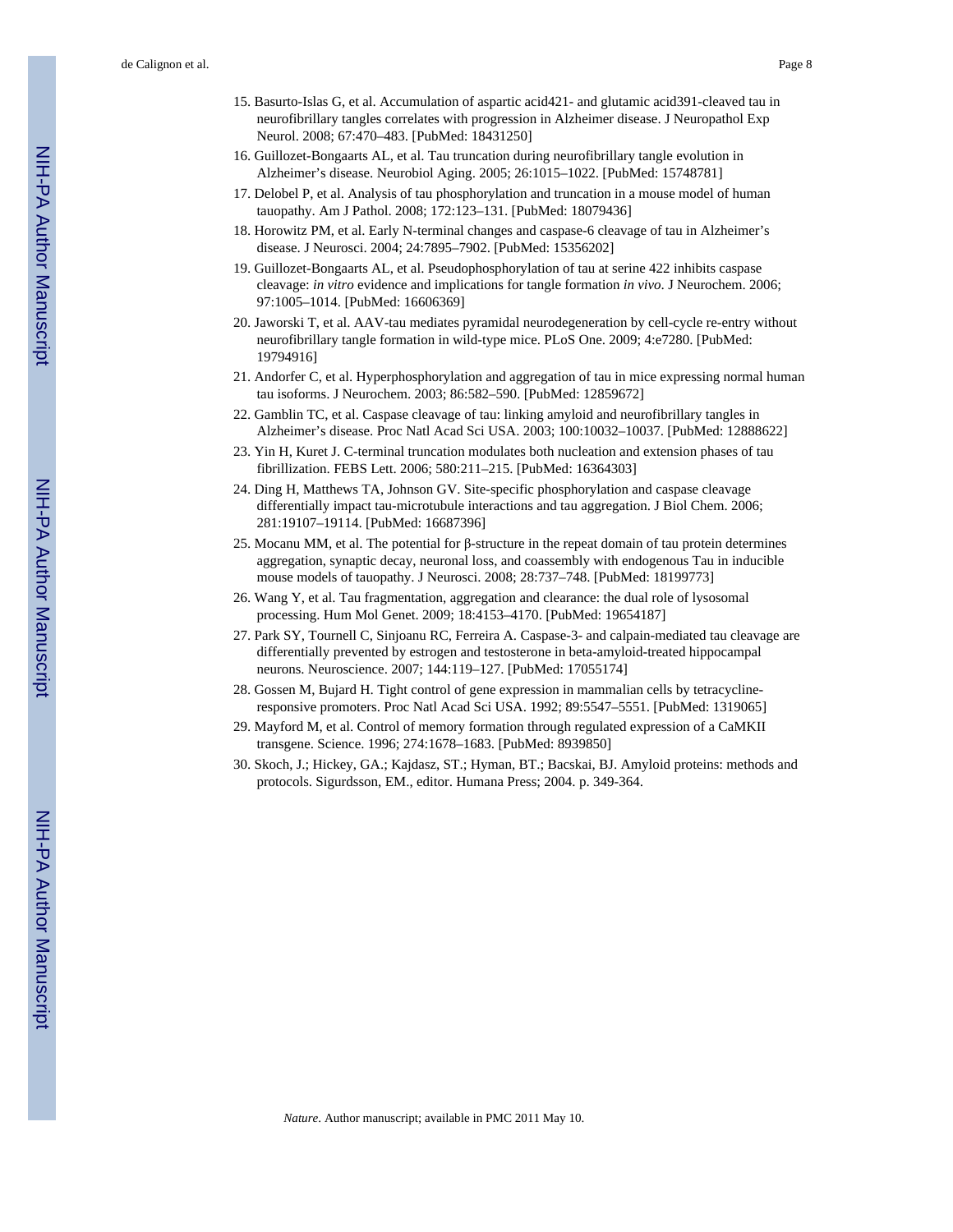de Calignon et al. Page 9



#### **Figure 1. Tangle-bearing neurons can be imaged for several days in the living brain, and caspase activation is not associated with acute neuronal death**

Neurons were followed for 5 days of consecutive imaging. The presence of tangles (labelled with thioflavin S, green) and activated caspases (stained with poly-caspase indicator, red) in the same neuron does not lead to neuronal death within days. Scale bar, 10μm.

*Nature*. Author manuscript; available in PMC 2011 May 10.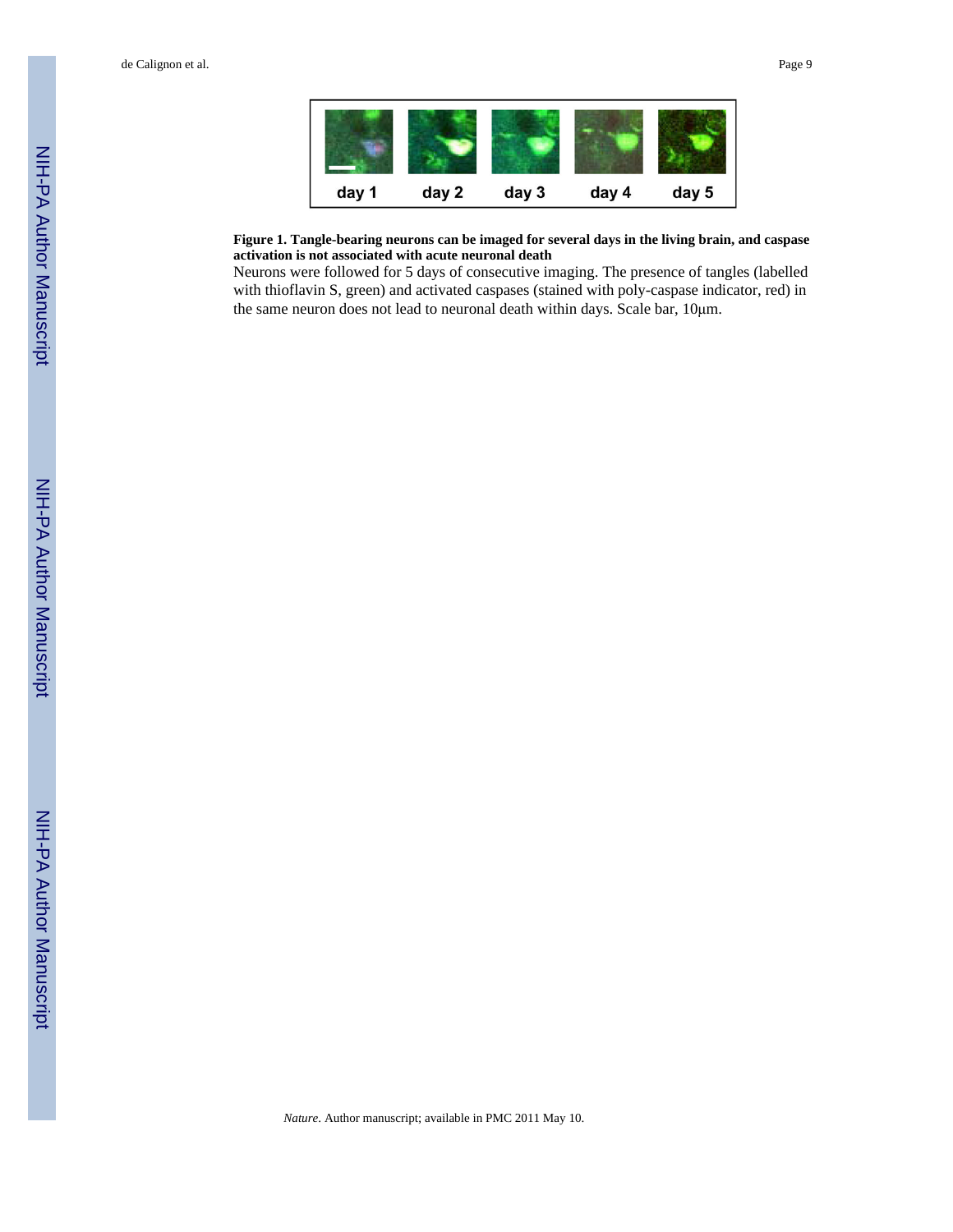

#### **Figure 2. New tangles form very rapidly in cells with activated caspases**

Thioflavin S (green) and caspase indicator (red) were applied on the surface of the brain on day 1. Images (in *z*-stacks) of the same cells were collected on day 1 and day 2. **a**, **b**, Some rare tangle-free cells (arrow in **a**, thioflavin S) showed caspase activation (arrow in **b**, merged thioflavin S and caspase indicator) on the initial day of surgery. **c**, **d**, The vast majority formed a tangle within the next day (arrow in **c**, thioflavin S), and quantification (**d**) shows that 88% of caspase-positive tangle-free cells at day 1 (red) formed a tangle by day 2 (green). Scale bar, 10μm.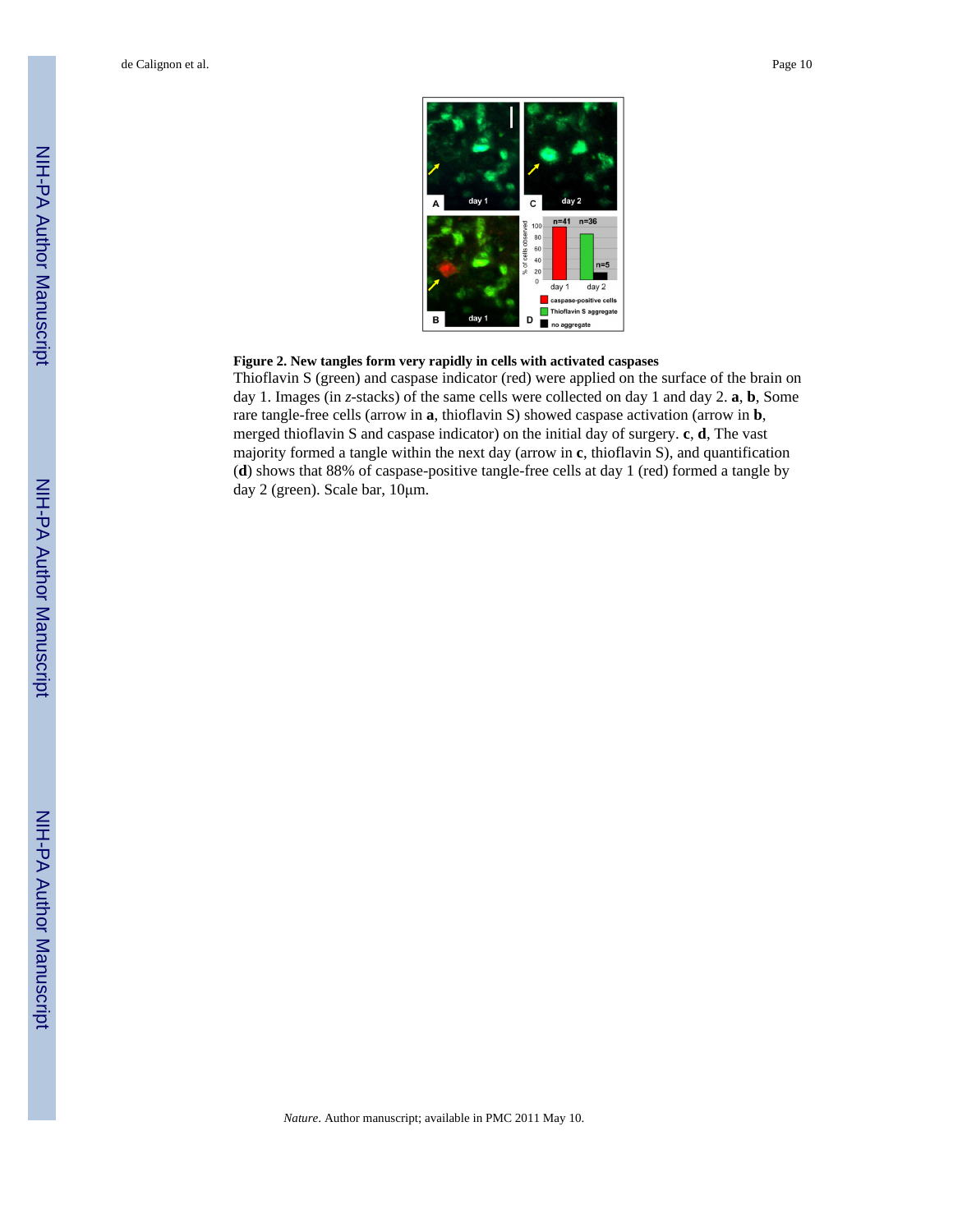

#### **Figure 3. Caspase activation in Tg4510 correlates with the presence of truncated forms of tau, which appears in multiple models of tauopathy**

**a**, Pan-caspase fluorescent indicator applied *in vivo* can be detected in post-mortem tissue (red). **b**, **c**, Tau truncated at Asp 421 (labelled with Alexa Fluor 488, **b**) was detected using immunochemistry in the same cells that were positive for caspase activation (merged in **c**). All caspase-positive neurons were also positive for tau-D421. **d**, In wild-type (WT) animals, injection of AAV encoding tau-4R resulted in caspase activation detected in post-mortem sections by the persistent fluorescent indicator. **e**, **f**, Presence of truncated tau (labelled with Alexa Fluor 488, **e**) was detected in the same neuronal cell bodies using immunochemistry (merged in **f**). **i**, Tau-D421-positive neurons were observed in the hippocampus of 14 month-old hTau animals. **h–g**, The immunodetection of tau-D421 in neurons of the tau-4R virus-infected (**h**) and hTau (**i**) brains seems very comparable to signal detected in the neurons infected by the AAV encoding tau-D421 (**g**). Scale bars, 10 μm.